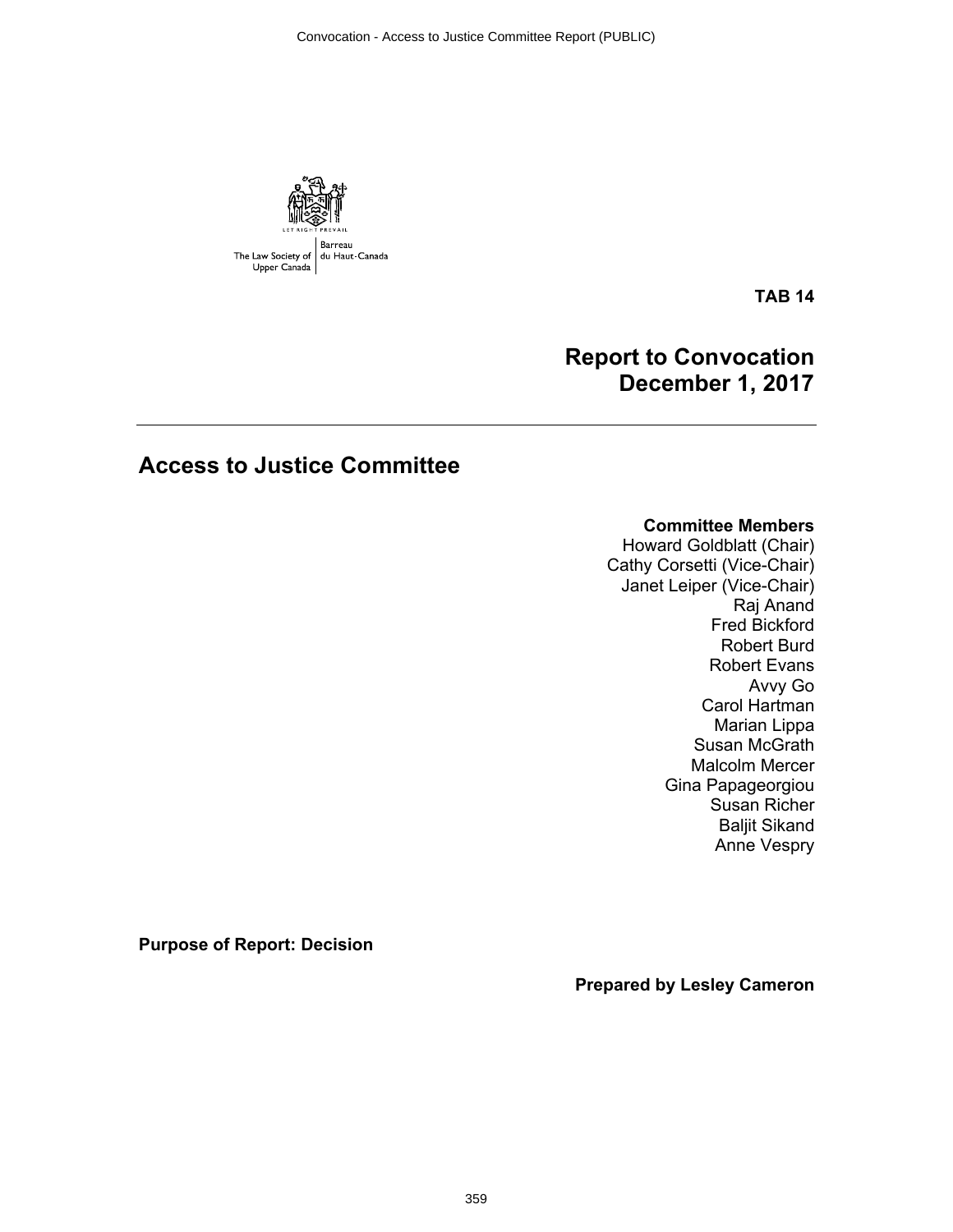#### **COMMITTEE PROCESS**

- 1. The Extended Access to Justice Committee (the "Committee") has met to consider the Family Legal Services Review report eight times. The first meeting was on February 22, 2017 and the last on November 8, 2017.
- 2. The Committee includes the Access to Justice Committee and representatives of all other standing Committees. All benchers were invited to attend the Committee's meetings.
- 3. Benchers in attendance at the meeting on November 8, 2017 were Howard Goldblatt, Chair, Cathy Corsetti, Vice-Chair, Raj Anand (phone), Fred Bickford, Robert Burd, Janis Criger, Robert Evans, Michelle Haigh, Carole Hartman (phone), Brian Lawrie, Marian Lippa, Susan McGrath, Malcolm Mercer, Gina Papageorgiou (phone), Susan Richer, Jonathan Rosenthal, and Anne Vespry.
- 4. Law Society staff members in attendance on November 8, 2017 were Diana Miles, Priya Bhatia, Sheena Weir, Sabreena Delhon, and Lesley Cameron.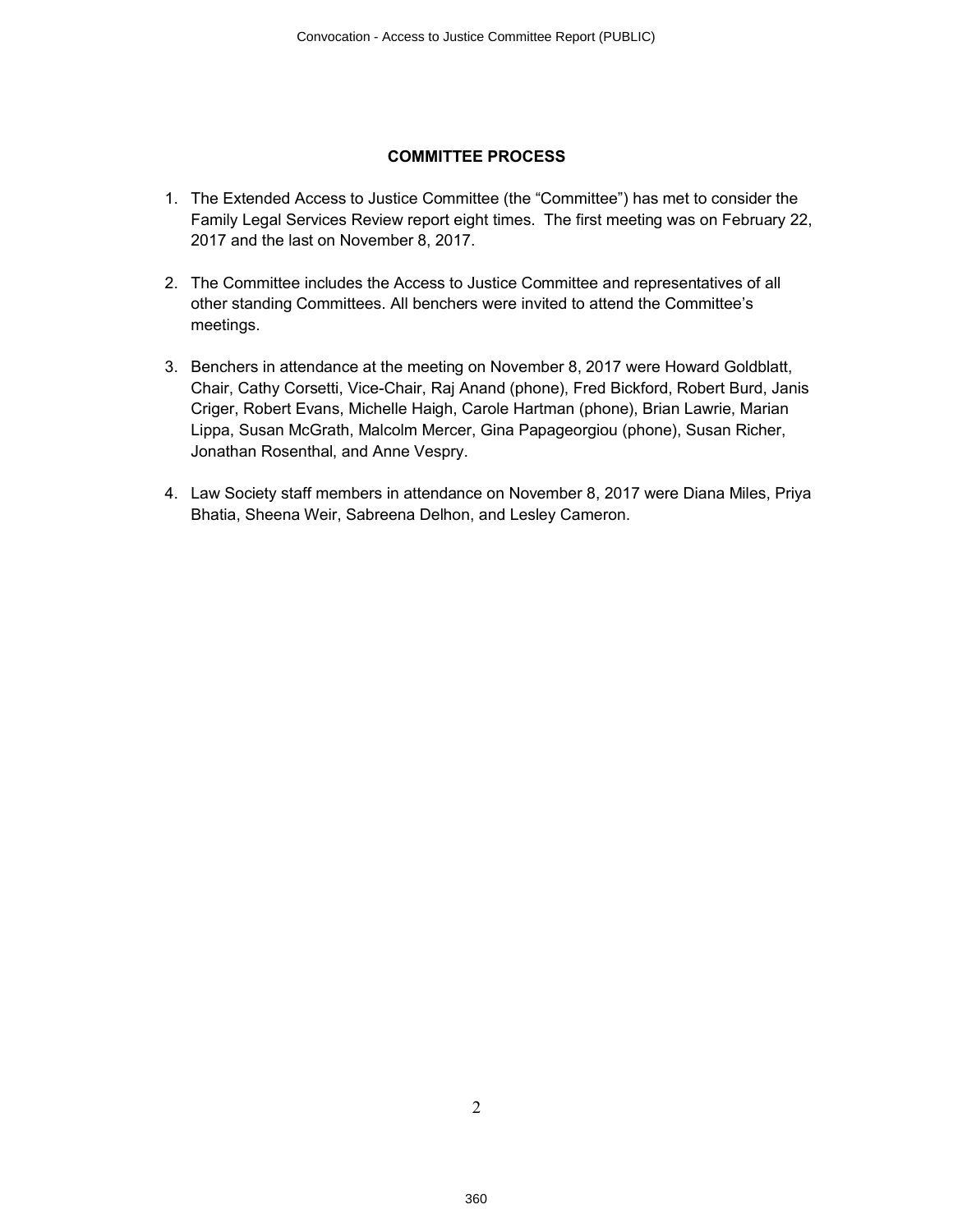### **FOR DECISION**

## **Motion**

5. **That Convocation approve the Law Society's commitments in response to the Family Legal Services Review report, described at paragraph 22 of this report.**

## **Nature of the Issue**

- 6. In February 2016, MAG and the Law Society appointed Justice Anne Marie Bonkalo to lead a review to explore whether the delivery of family legal services should be expanded to include legal service providers other than lawyers, such as paralegals, law clerks and law students. The terms of reference were as follows.
	- 1. Identify the legal services at different stages in a family law matter which, if provided by persons in addition to lawyers, could improve the family justice system by better enabling people to resolve their family law disputes.
	- 2. Identify persons other than lawyers (*e.g.* paralegals, law clerks and/or law students) who may be capable of providing those family legal services with appropriate safeguards put in place (*e.g.* education, training).
	- 3. Recommend procedures, mechanisms and/or safeguards (such as education, training, insurance, regulation and/or oversight) to ensure the quality of family legal services provided by alternative legal service providers.
- 7. The resulting [report](https://www.attorneygeneral.jus.gov.on.ca/english/about/pubs/family_legal_services_review/) was delivered on December 31, 2016, and contained 21 recommendations (the "Review").
- 8. Fourteen of the Review's recommendations require Law Society action. These recommendations are briefly summarized below.

| Rec #  | <b>Law Society Obligation</b>                                                                                                                                                                         |
|--------|-------------------------------------------------------------------------------------------------------------------------------------------------------------------------------------------------------|
| 2      | Support the expanded use of unbundled services and address liability concerns                                                                                                                         |
| 3      | Support the use of legal coaching                                                                                                                                                                     |
| 4      | Create a specialised licence for paralegals to provide specified legal services in<br>family law                                                                                                      |
| 5 to 9 | Specifics of the specialised licence, including areas of practice, permitted services, a<br>paralegal licence prerequisite, and topics for training, including a practical,<br>experiential component |
| 10     | Provide regulation and oversight                                                                                                                                                                      |
| 11     | Facilitate collaboration between lawyers and paralegals with family law licences                                                                                                                      |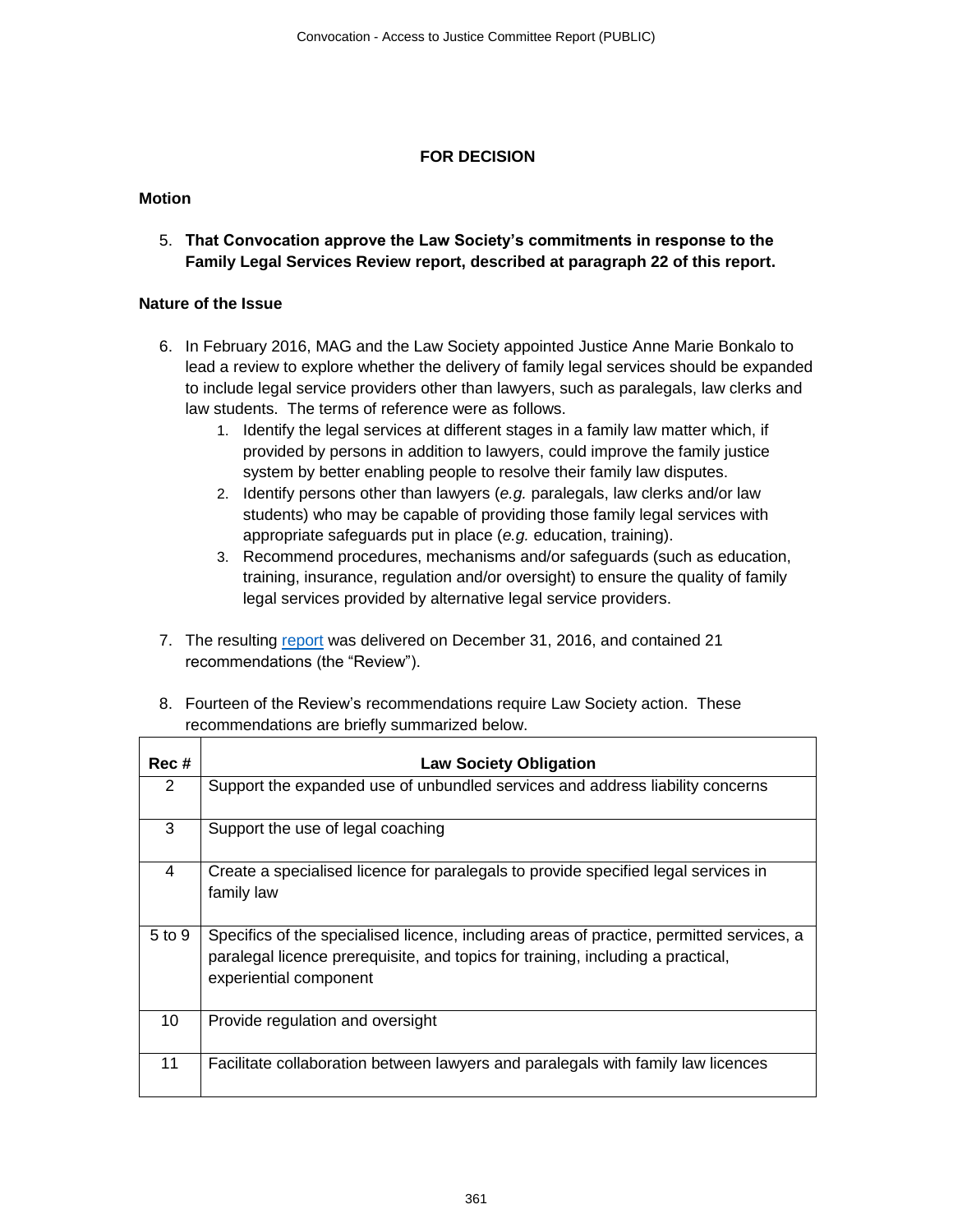| 15 | Review the impact paralegals specializing in family law have had on access to justice                                                                                                                                                                     |
|----|-----------------------------------------------------------------------------------------------------------------------------------------------------------------------------------------------------------------------------------------------------------|
|    | 5 years after first licence                                                                                                                                                                                                                               |
| 16 | A robust evaluation system in place as soon as paralegals begin specializing in<br>family law<br>And, at the 5 year review, LSUC to consider whether it would be appropriate to allow<br>others to independently provide legal services in family matters |
| 19 | Consider whether there is a way to connect the experiential learning of law students<br>with unmet legal needs in family law                                                                                                                              |
| 21 | Rules relating to the unauthorised practice of law to clearly distinguish between legal<br>advice and legal information                                                                                                                                   |

#### **Initial Law Society Steps**

- 9. On January 11, 2017, there was a bencher information session about the Review.
- 10. On February 22, 2017, the Committee reviewed the recommendations applicable to the Law Society and considered a strategic approach to the Review.
- 11. In March of 2017, the Law Society and MAG issued a [joint press release](http://www.lsuc.on.ca/newsarchives.aspx?id=2147485737&cid=2147503587) seeking public feedback on the 21 recommendations, with a deadline of May 15, 2017. The release indicated that the "province, together with the Law Society, plans to release an action plan by fall 2017 to address these recommendations."
- 12. On April 5, 2017, the Committee reviewed a preliminary assessment of the Review recommendations applicable to the Law Society. The Committee was advised that the development of a specialized family legal services licence would require a timeframe in the order of 28 months.

#### **Consultation Input**

- 13. On June 7, 2017, the Committee considered the [submissions received](https://www.lsuc.on.ca/family-law-review/) in response to the consultation and other information.
- 14. Over 160 submissions were received from individuals and organisations. The submissions indicated general support for all the recommendations applicable to the Law Society, except for the recommendations related to the creation of a specialised licence.
- 15. Lawyers, the courts, and others expressed serious concerns about creating a specialised licence for paralegals, including family law complexity, client vulnerability, a lack of reliable data underlying the recommendations, and a need for broader systemic change. They described the proposed areas of practice and services as unworkable, reflecting a failure to understand the realities and complexities of family law.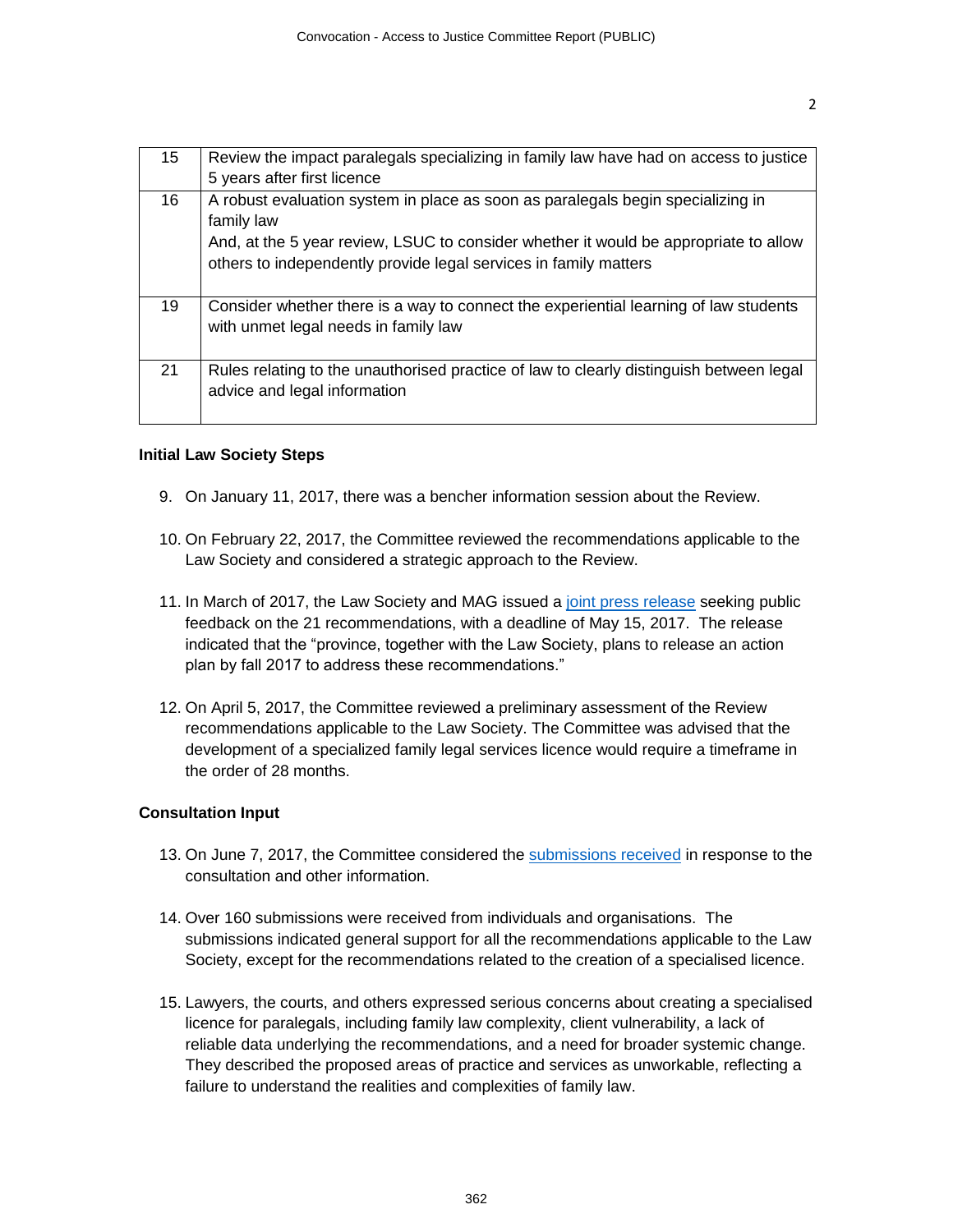- 16. Paralegals and individual members of the public expressed support for the creation of a specialised licence as a way to provide affordable, competent representation for many unrepresented litigants.
- 17. Legal Aid Ontario, which has had considerable experience working with paralegals, expressed openness to the possibility of some unsupervised paralegal family legal services, but urged a cautious and incremental approach to implementation.

#### **Committee Recommendations**

- 18. On September 13 and 27, October 3 and November 8, 2017, the Committee discussed how the Law Society should respond to the recommendations for its part in the joint action plan promised for the fall of 2017.
- 19. The Committee was supportive of and had no concerns about the recommendations applicable to the Law Society, to the extent that they do not concern a specialised family legal services licence.
- 20. The Committee noted the challenges to decision making about a specialised licence, and associated risks. The challenges include opposition from lawyers and the courts, whose support is important to the success of any specialised licence, and a lack of information about the potential impacts, given that such a licence is largely unprecedented. Associated risks include the possibility that the licence will not be of interest to paralegals or others, or will not be financially sustainable for the Law Society or educational institutions offering training for the licence.
- 21. The Committee noted that the goal is to improve access to justice for the public, and not to serve the interests of either of the two legal professions. It considered what might be done to improve access to justice as soon as possible, without compromising the extensive work necessary to support defensible licensure in the public interest. It landed on the development of two specialised licences: a narrower licence that can be developed more quickly, and a broader licence in due course.
- 22. The Committee recommends to Convocation that the Law Society for its part, make the following commitment in a joint action plan with MAG.
	- 1. Develop a licence for licensed paralegals and others with appropriate training to offer some family law legal services, following resource-related discussions with government. Recognising the urgency of the need, this licence will support training in process navigation, form completion, investigating forms such as financial, motions to change, and uncontested divorces, and possibly other areas outside the courtroom context.